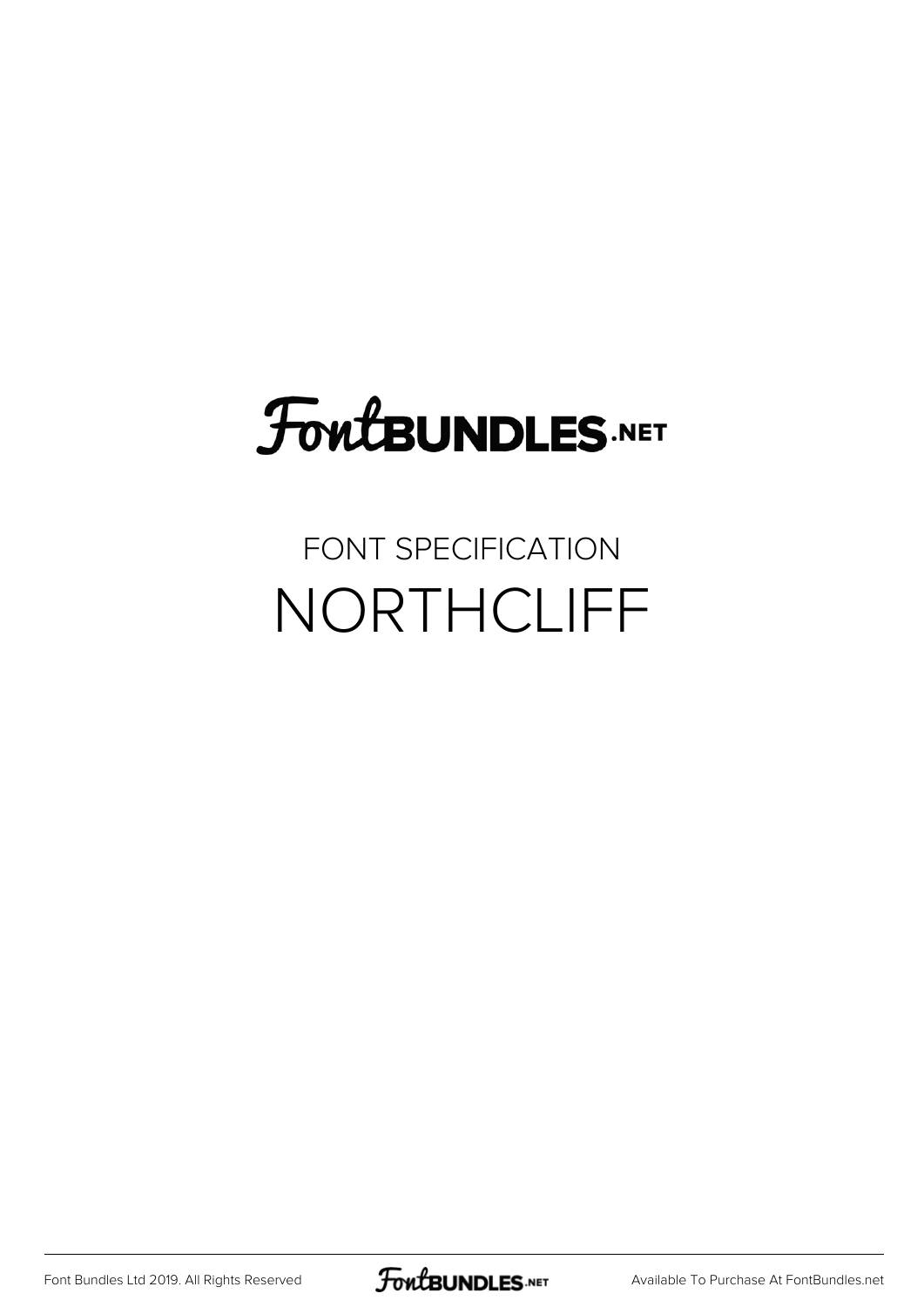### NORTHCLIFF - Regular

**Uppercase Characters** 

# ABCDEFGHIJKLMN **OPQRSTUVWXYZ**

Lowercase Characters

# abcdefghijklmnop grstuvwxyz

**Numbers** 

## 0123456789

**Punctuation and Symbols** 

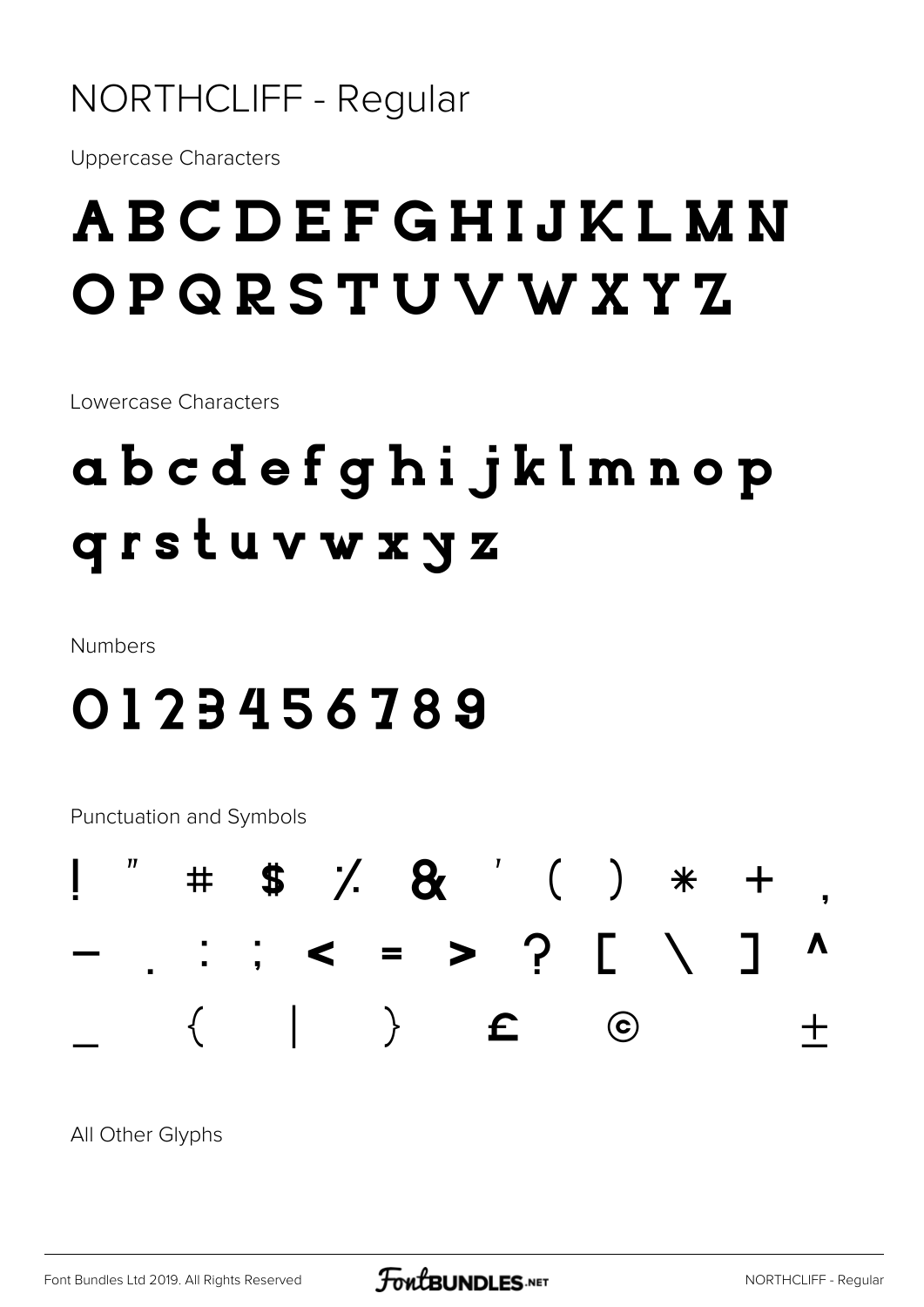### A A A A A A C E E EEIII I N O O  $O O O O U U U U$ Y  $\mathbf a$ a a a a a  $\mathbf c$   $\mathbf e$ S e e i i i i n o  $\bullet$  $0$  0 0 0  $\div$  0 U  $\mathbf u$  $\overline{\mathbf{u}}$  $\pmb{I}$  $\mathbf{I}$  $\boldsymbol{\eta}$  $\boldsymbol{\eta}$ €  $\begin{array}{cc} & \mathbf{X} & \mathbf{Z} \end{array}$ ≠  $\overline{\mathbf{u}}$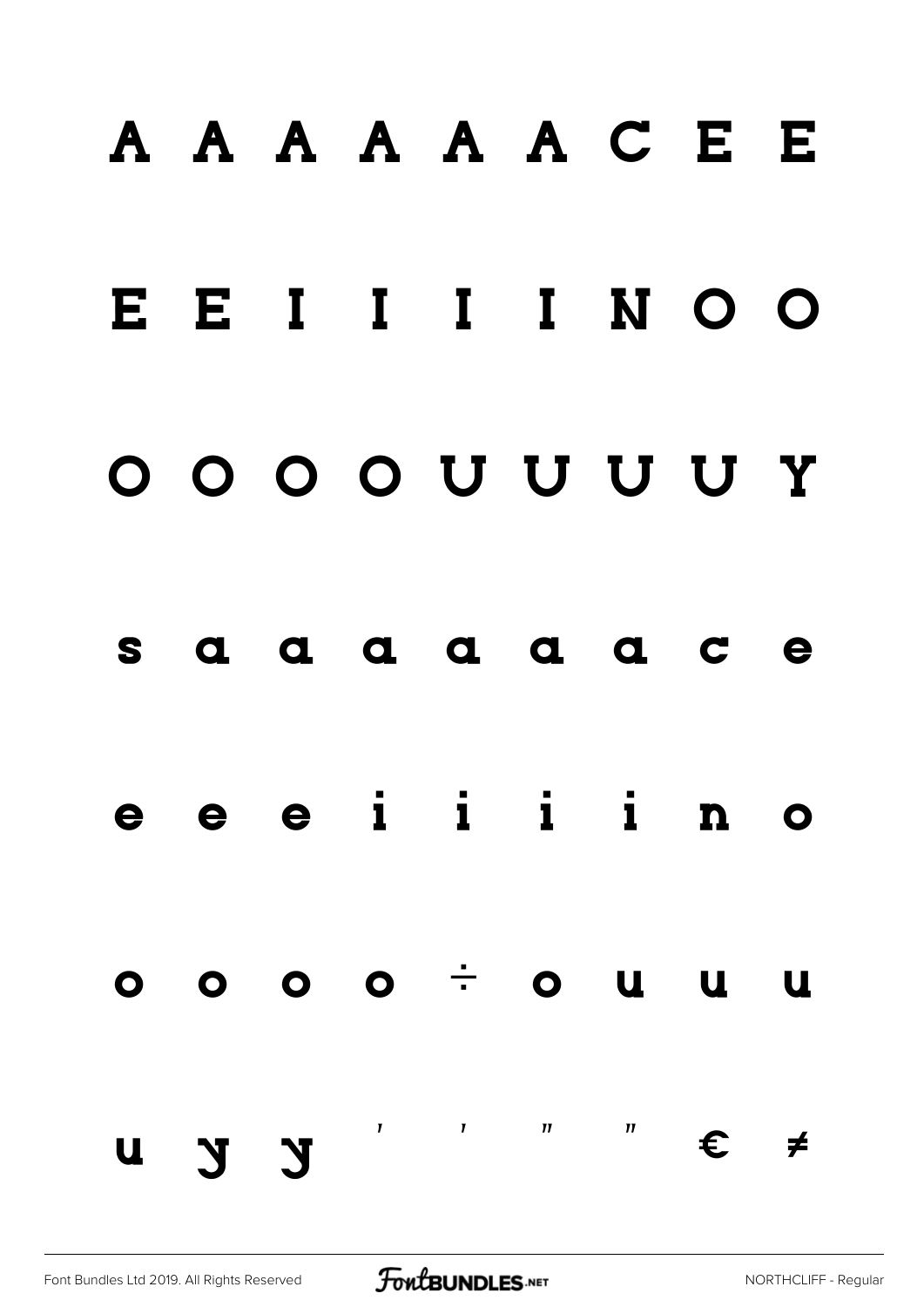## ≤ ≥

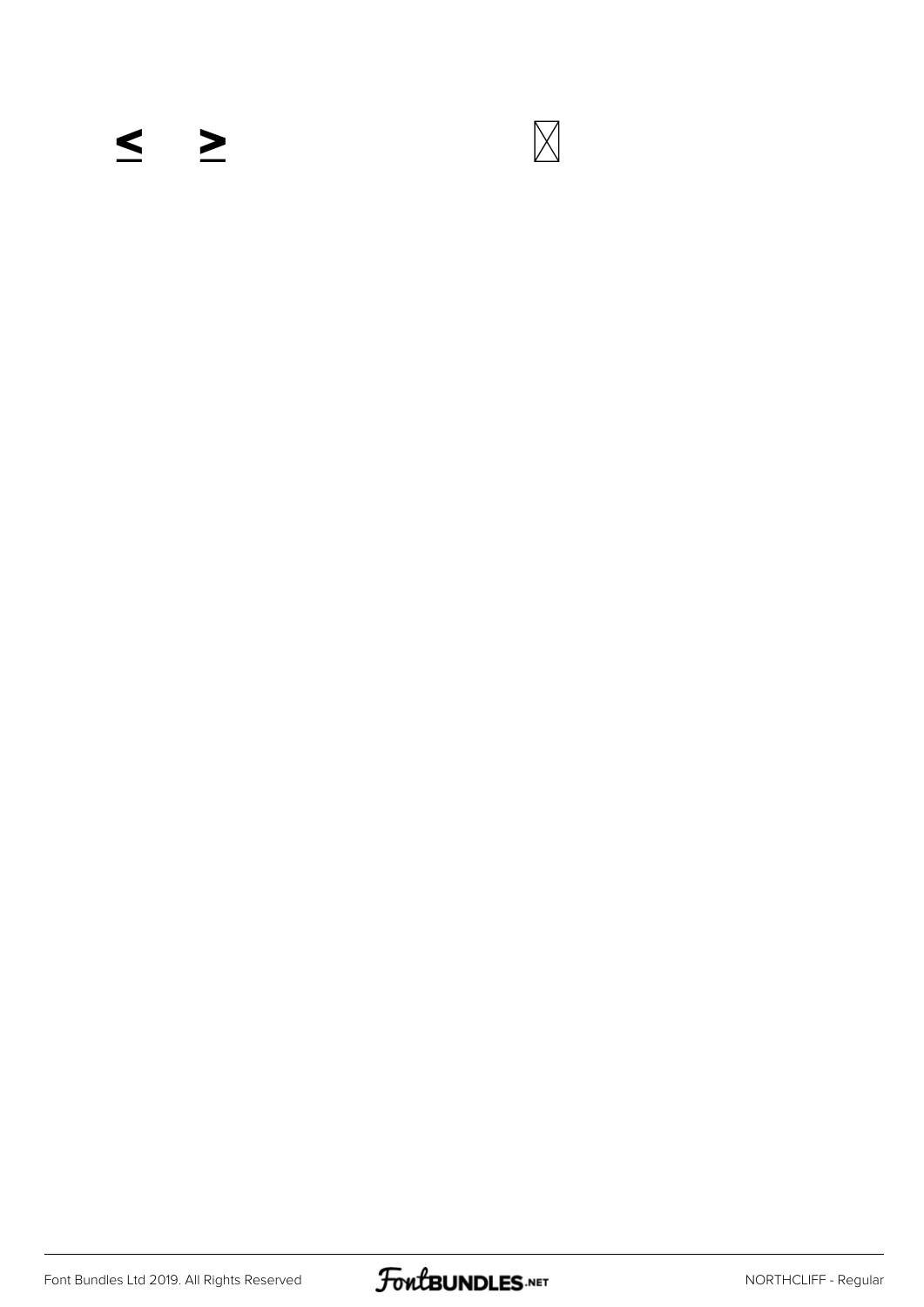#### **NORTHCLIFF Stencil - Regular**

**Uppercase Characters** 

## ABCDEFGHIJKLMN OPQRSTUVWXYZ

Lowercase Characters

# cub c d e f g h i j k l m n o p **cristuvwxyz**

Numbers

## 0123456789

**Punctuation and Symbols** 

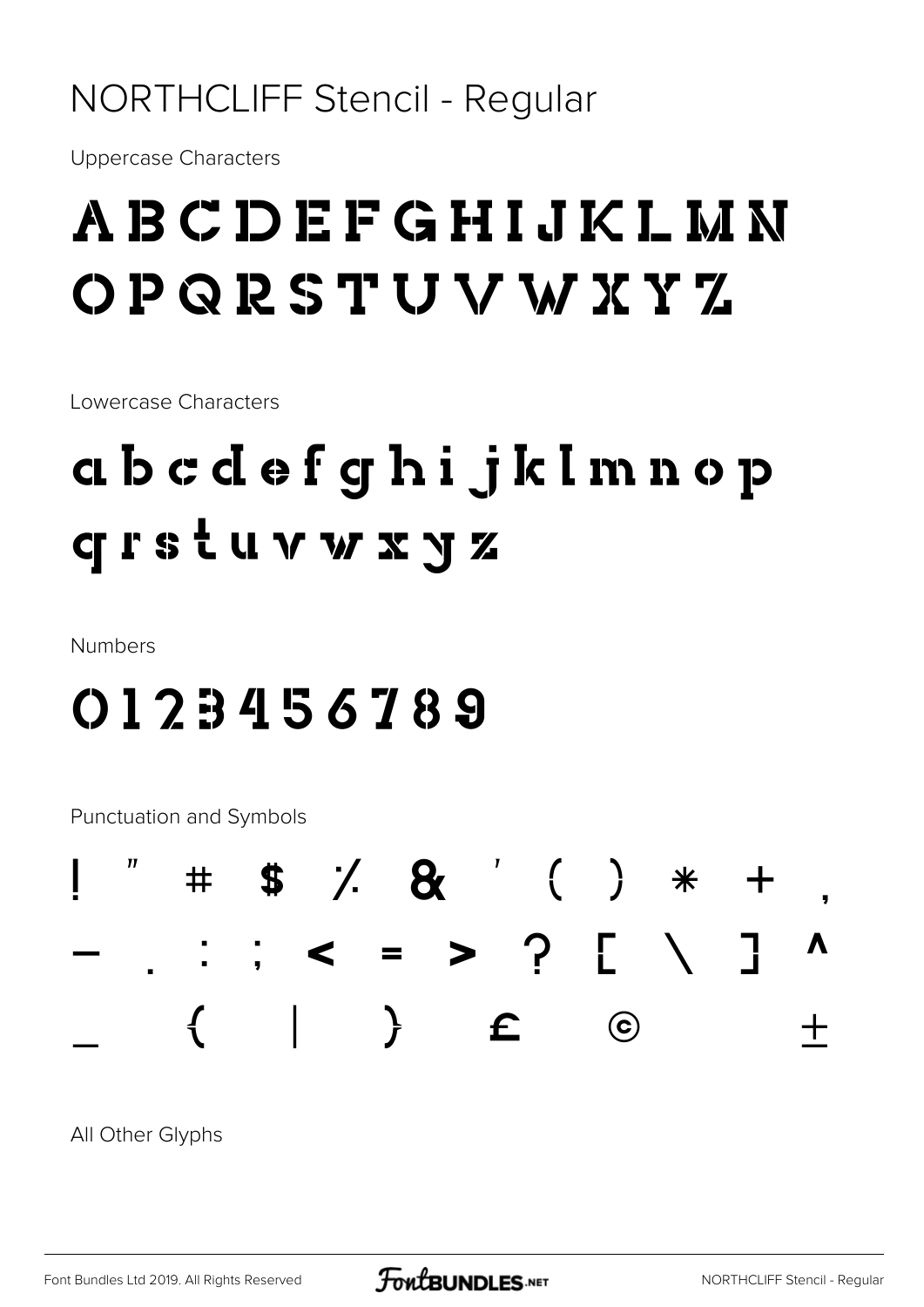### A A A A A A C E E EIIIINOO E  $0000U$ Y  $S$   $CL$ CL CL CL CL CL  $C$   $\leftrightarrow$  $e$   $e$   $e$  i i i i  $n<sub>o</sub>$  $\mathbf{u}$  $\mathbf u$  $\pmb{I}$  $\mathbf{I}$  $\boldsymbol{\eta}$  $\boldsymbol{\eta}$  $\epsilon$ ≠  $\bm{Z}$   $\bm{Z}$  $\mathbf{u}$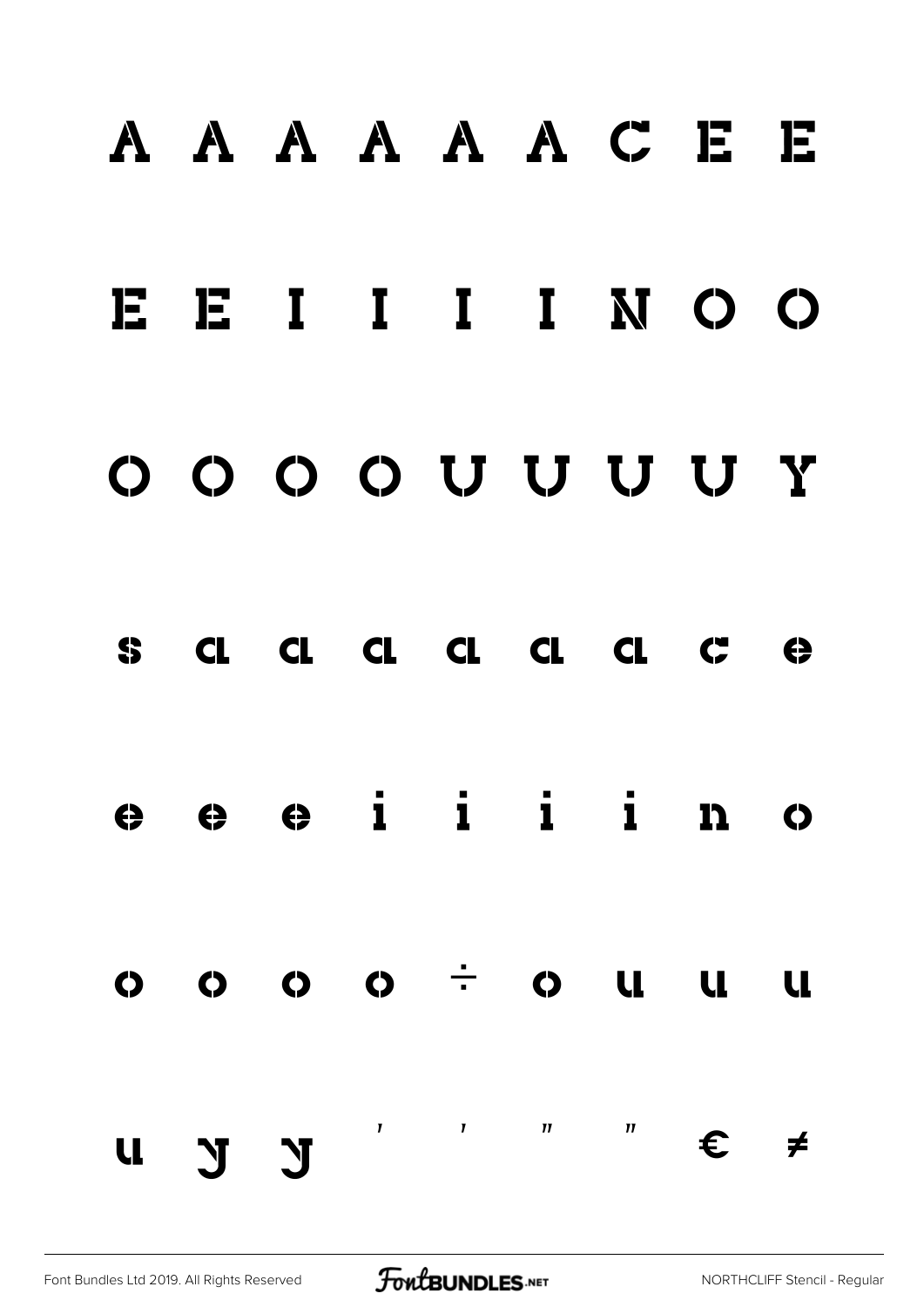## ≤ ≥

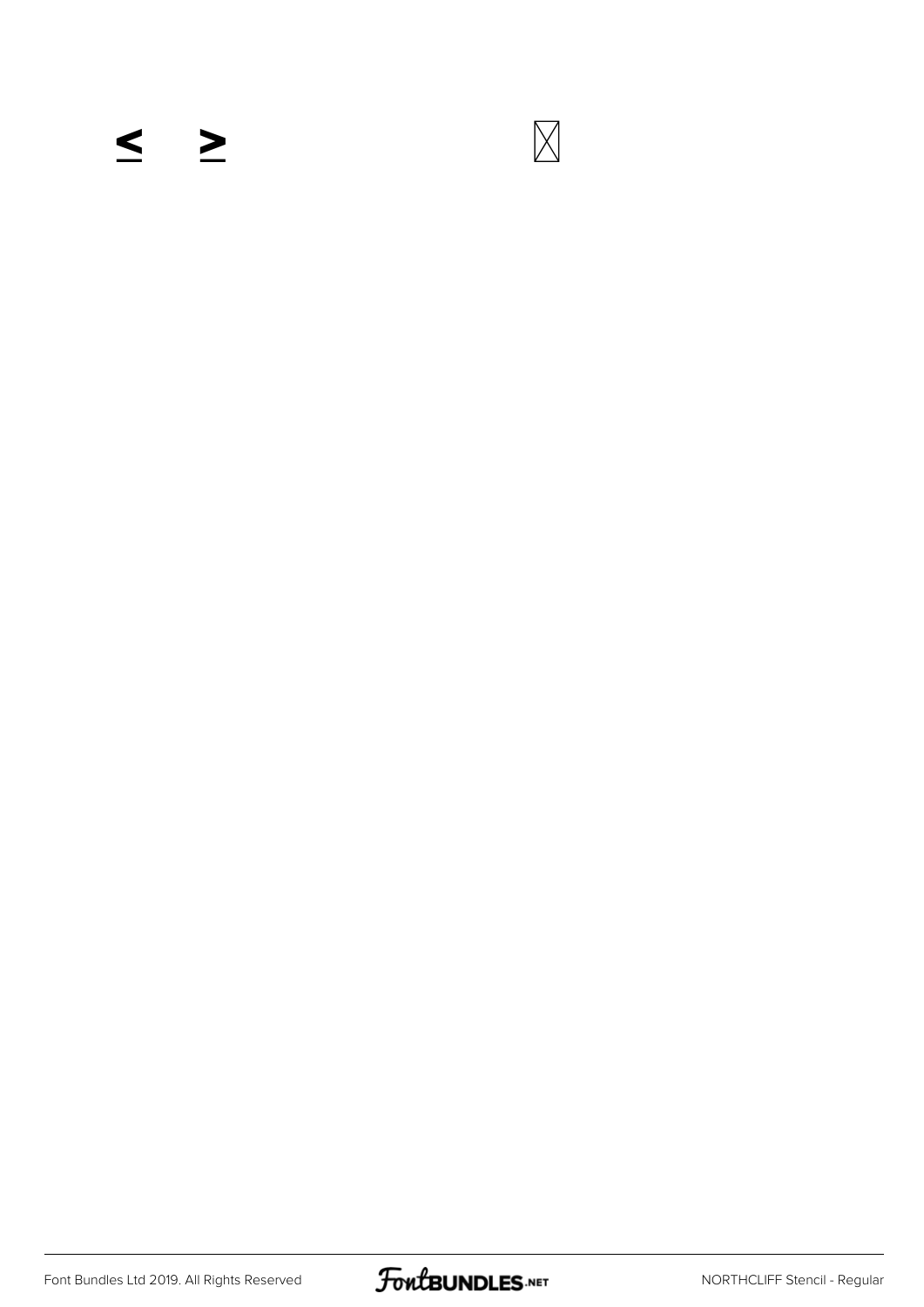#### NORTHCLIFF Stroke - Regular

**Uppercase Characters** 



Lowercase Characters

a b e d e f g h i j k l m n o p GIBS & W V W X Y Z

#### **Numbers**

 $[0]12$ BA56789

#### Punctuation and Symbols

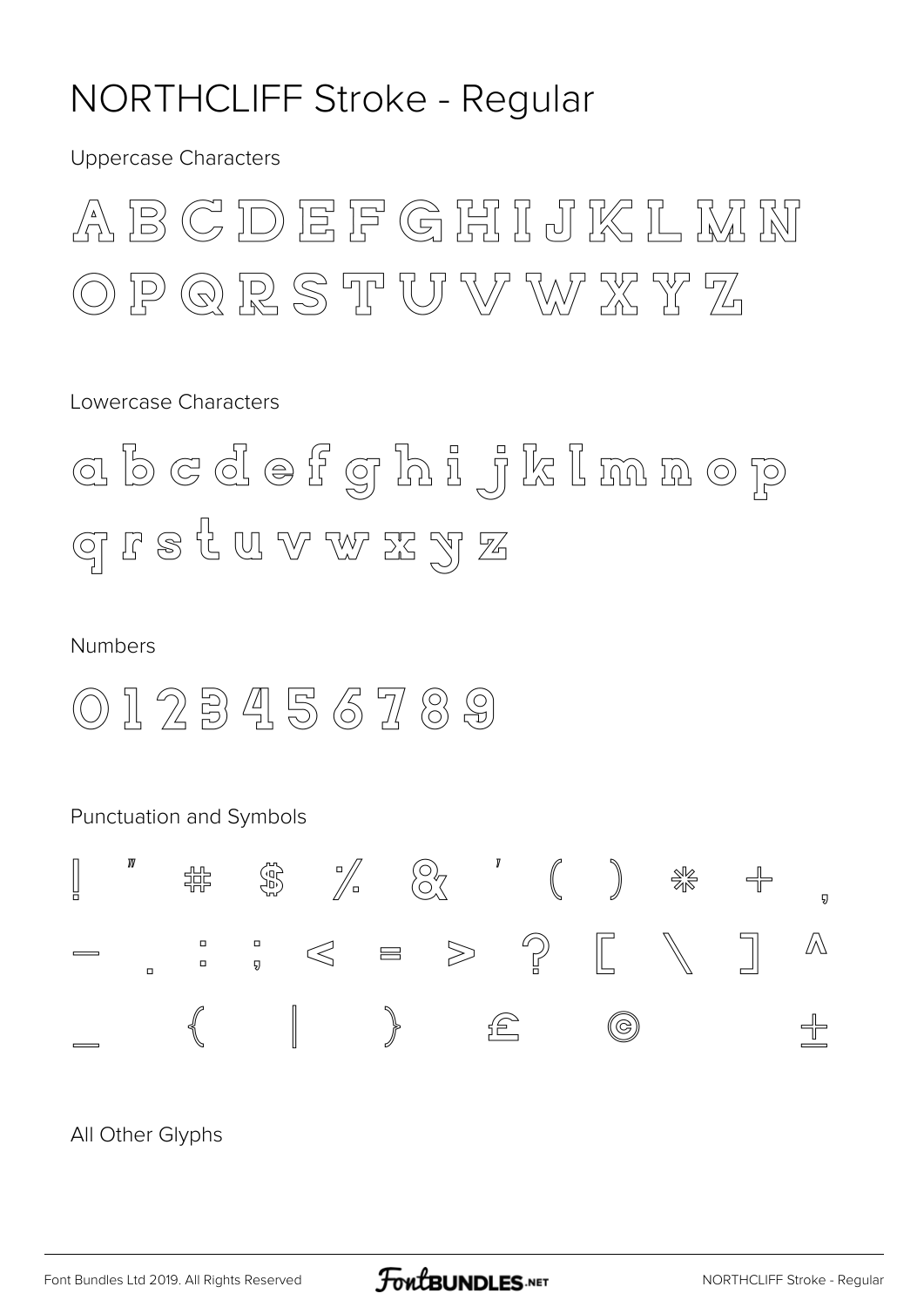

**FoutBUNDLES**.NET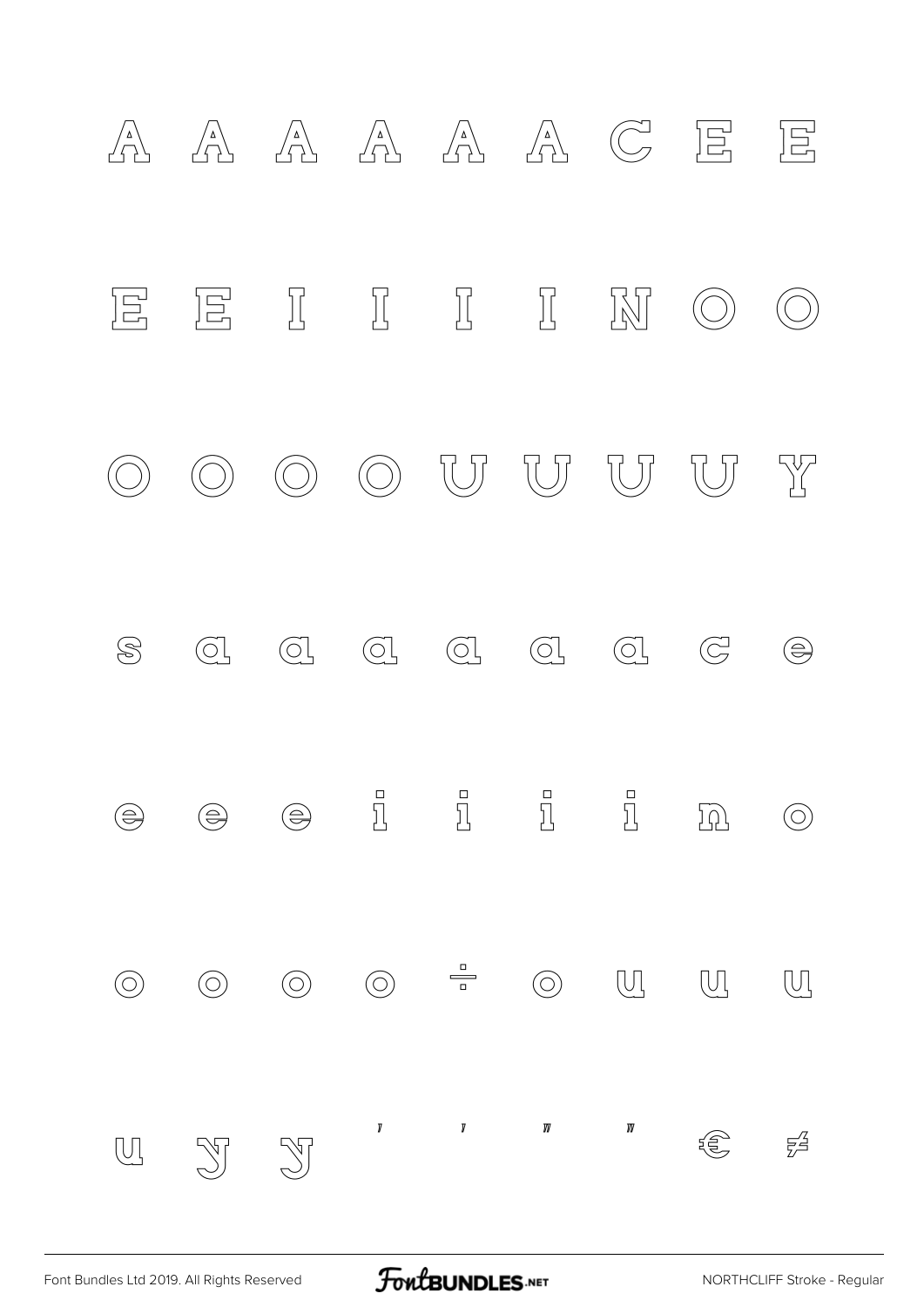



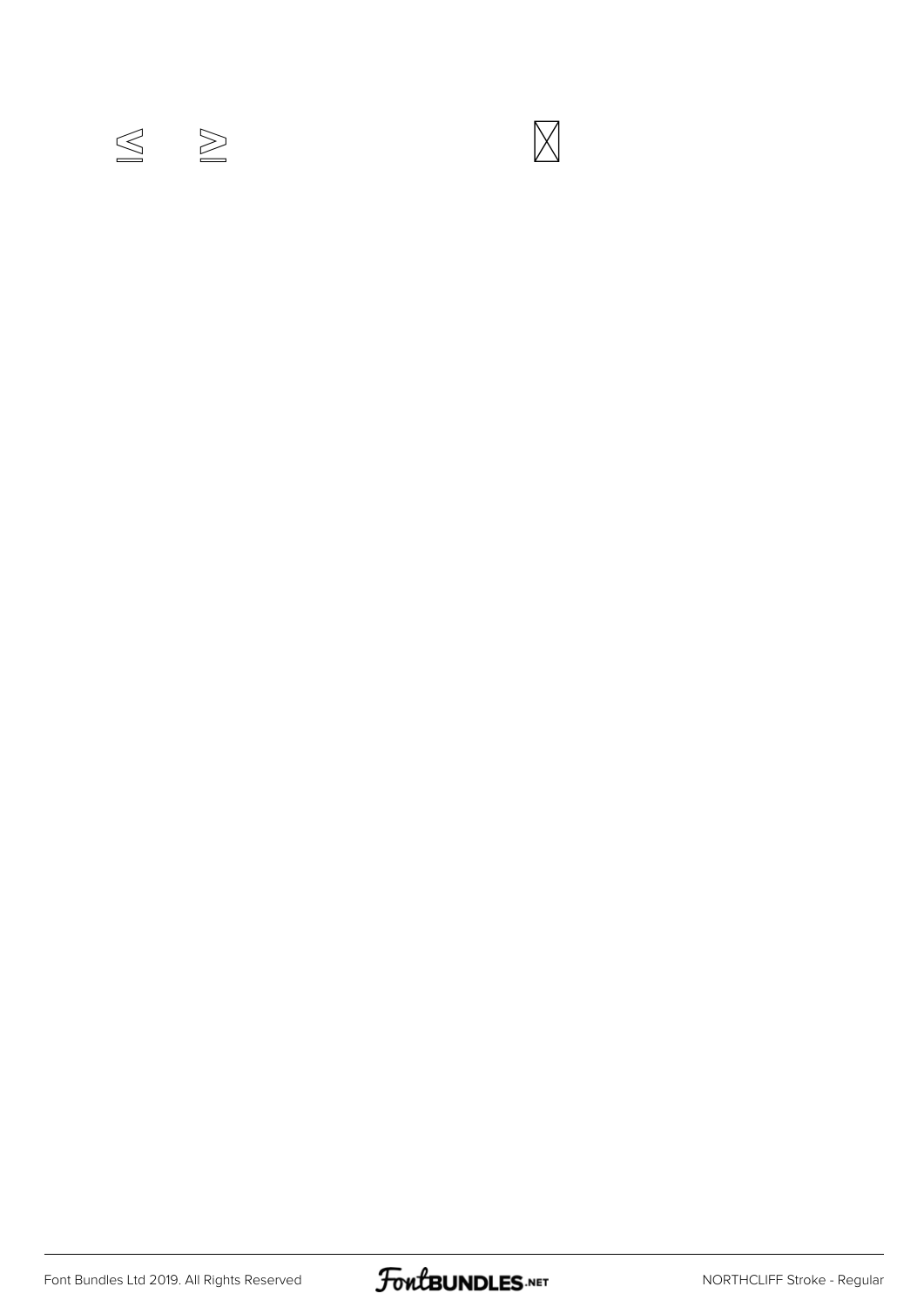#### NORTHCLIFF Shadow - Regular

**Uppercase Characters** 

# ABCDEFGHIJKLM NOPQRSTUVWXYZ

Lowercase Characters

# abcdefghijkImnop qrstuvwxyz

**Numbers** 

ļ

y)

0123456789

Punctuation and Symbols  $\mathbf{H}$  $\begin{pmatrix} 1 & 1 \\ 1 & 1 \end{pmatrix}$  $\frac{1}{2}$   $\frac{1}{2}$   $\frac{1}{2}$   $\frac{1}{2}$   $\frac{1}{2}$   $\frac{1}{2}$   $\frac{1}{2}$   $\frac{1}{2}$   $\frac{1}{2}$   $\frac{1}{2}$   $\frac{1}{2}$   $\frac{1}{2}$   $\frac{1}{2}$   $\frac{1}{2}$   $\frac{1}{2}$   $\frac{1}{2}$   $\frac{1}{2}$   $\frac{1}{2}$   $\frac{1}{2}$   $\frac{1}{2}$   $\frac{1}{2}$   $\frac{1}{2}$  ╶╊ ⋕  $\Rightarrow$  ? 町<br>リ  $\mathbb{F}$  $\overline{\phantom{a}}$  $\blacktriangle$  $\Big\}$ A  $\mathbb I$  $\left\{\rule{0pt}{12pt}\right.$ £  $\textcircled{\scriptsize{}}$ ╶╫┄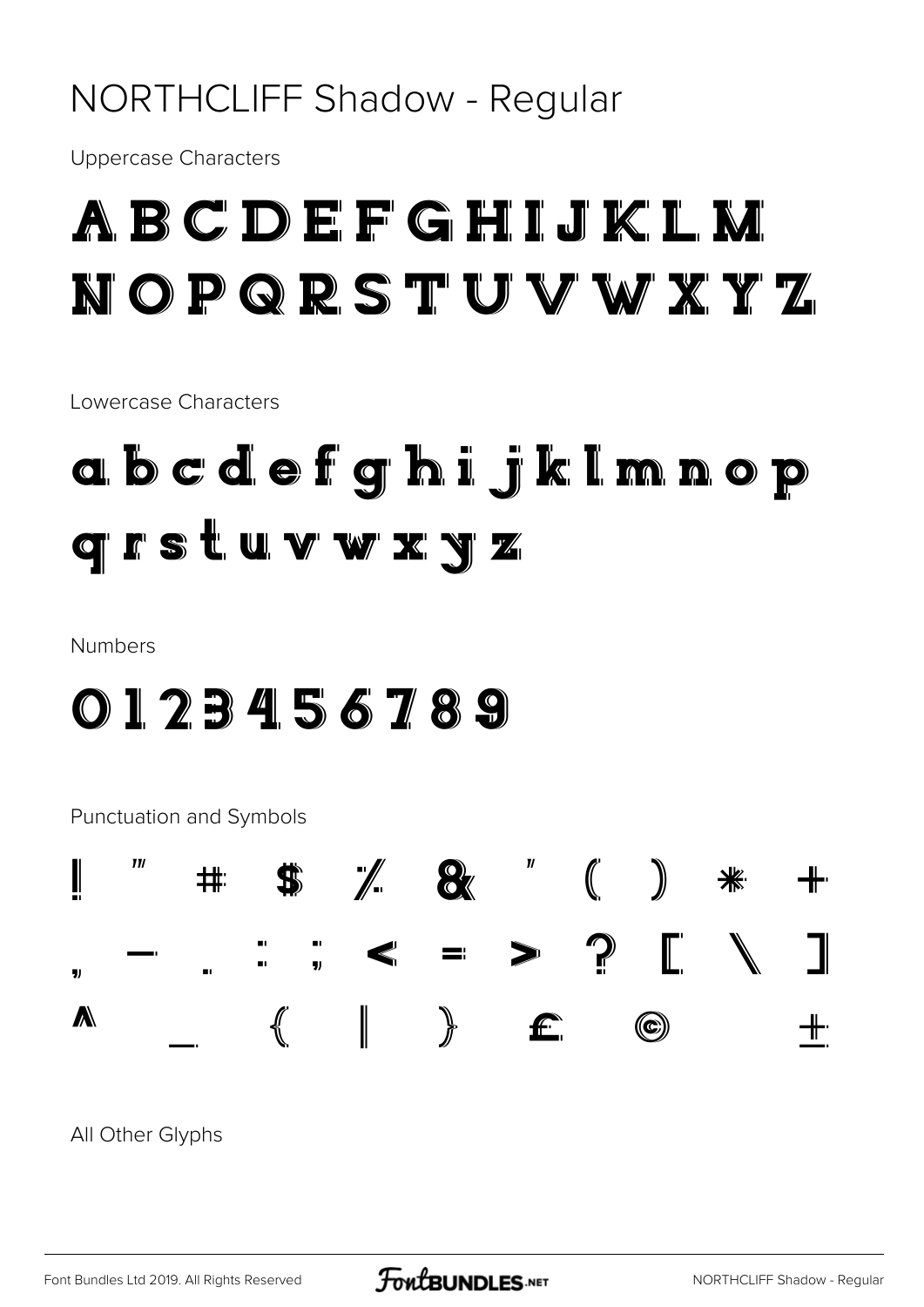